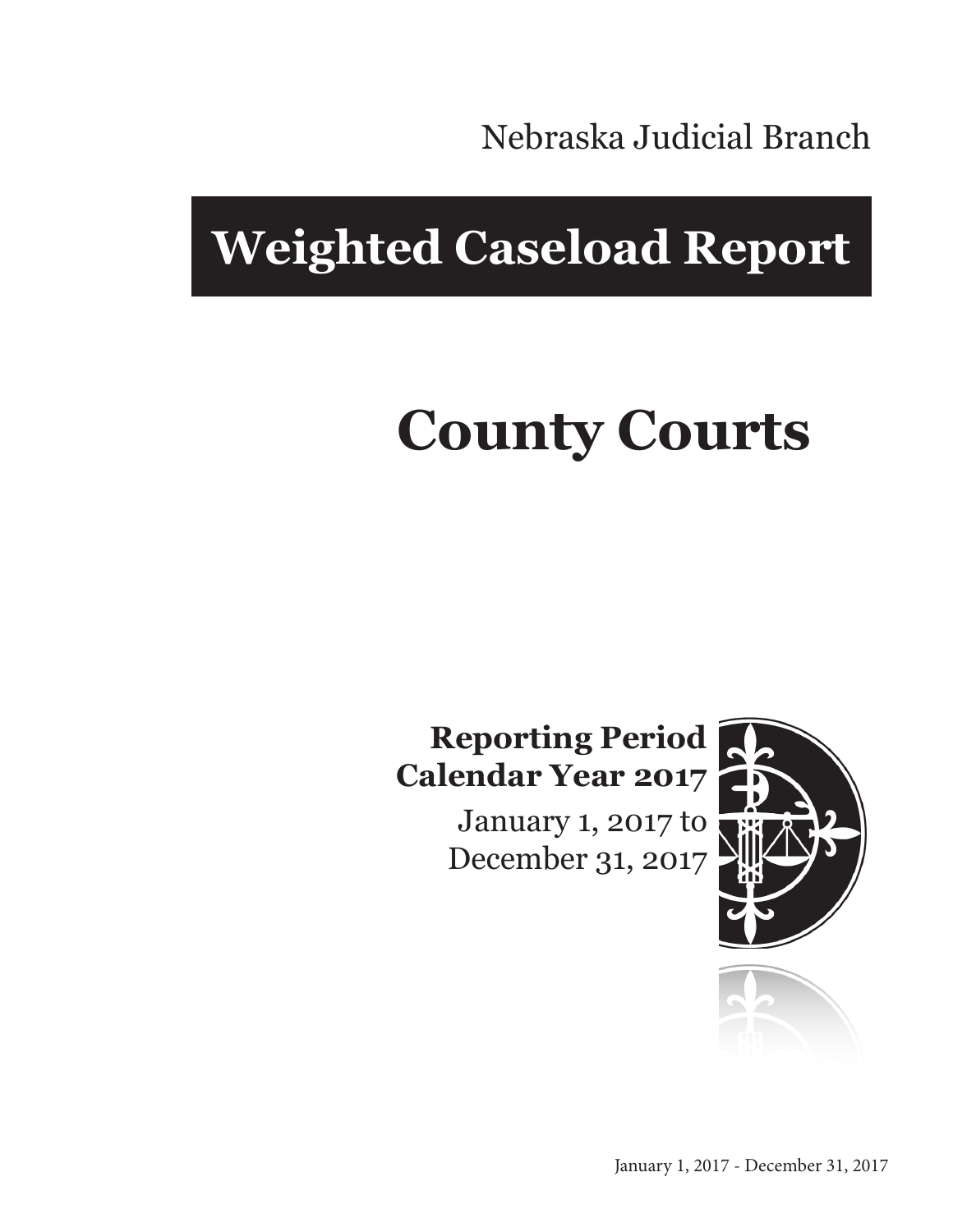## Nebraska County Courts Weighted Caseload Report

#### **Calendar 2017 (January 1, 2017 — December 31, 2017)**

This Weighted County Court Caseload Report contains caseload statistics for Nebraska's 93 District Courts, grouped into twelve Judicial Districts. The judiciary of Nebraska currently assesses the need for judicial positions using a weighted caseload method based on cases opened. Weighted caseload systems provide objective, standardized determinations of resource needs.

*No quantitative judgeship assessment method, including a weighted caseload system will determine the exact number of judges required within a judicial district. But quantitative methods, such as weighted caseload can approximate the need for judgeships and provide a point of reference or standard for comparing relative need among judicial districts. Other measures, both qualitative and quantitative, may be used in conjunction with the weighted caseload standard calculation to support the assessment of judicial need. In particular, should the standard calculation show the need for a fractional judge (less than the full-time equivalent), additional assessments as to the relative workload per judge within a district and travel per judge may be useful. Also, other useful measures may include analyses of budget constraints, population trends, and other factors that may differentially affect the need for judges across districts.*

**Mission of the Nebraska Administrative Office of the Courts:**

Under the direction of the Nebraska Supreme Court, the Administrative Office of the Courts' mission is to ensure the public has equal access to justice, using leadership, education, technology, and administrative services to implement consistent, efficient, and effective court practices.



**Corey R. Steel | Nebraska State Court Administrator Nebraska Supreme Court**

Rm. 1213 State Capitol | P.O. Box 98910 | Lincoln, NE 68509 T 402.471.3730 | F 402.471.2197 www.supremecourt.ne.gov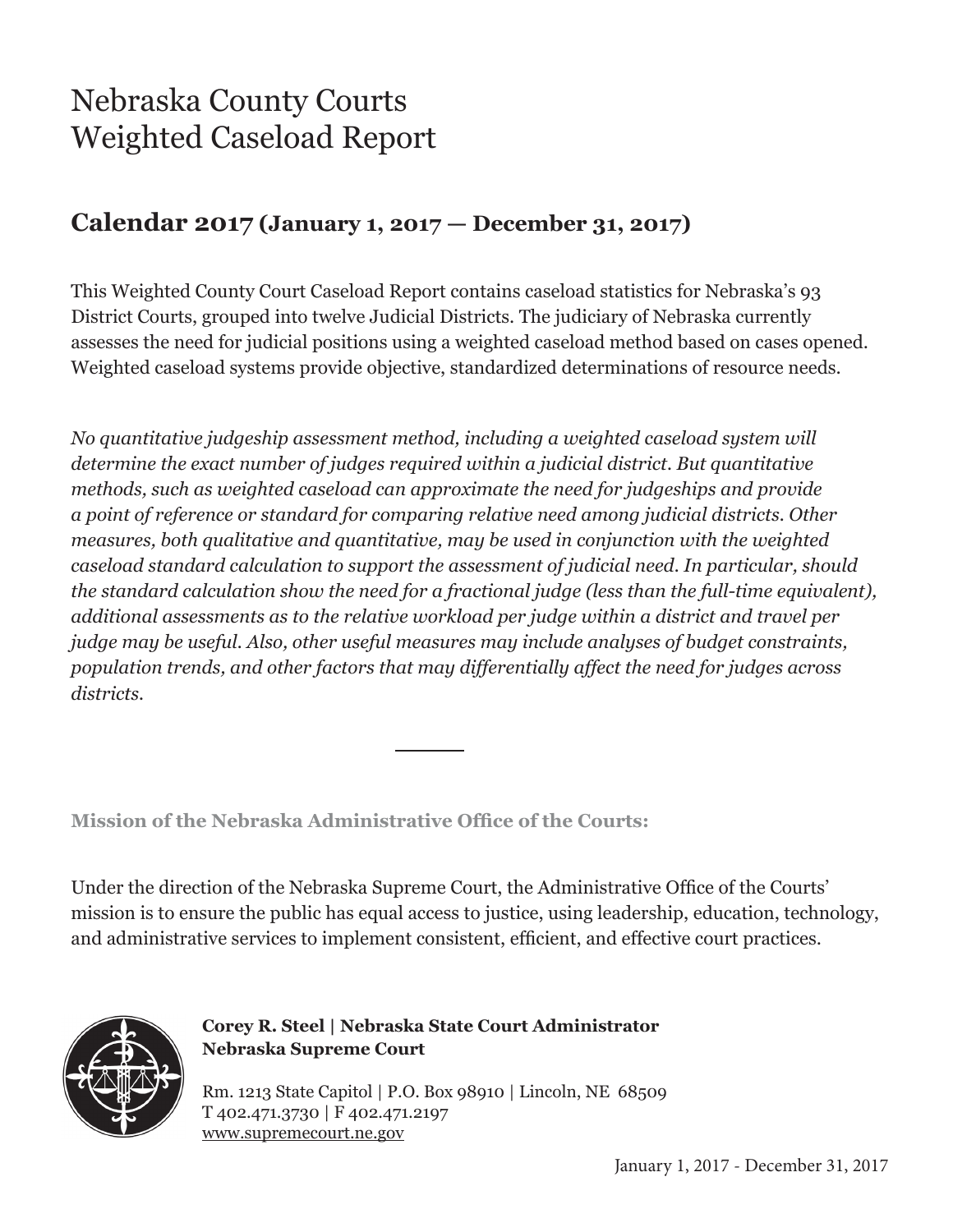Nebraska County Courts Judicial Needs

Calendar Year 2017 (January 1, 2017 - December 31, 2017)

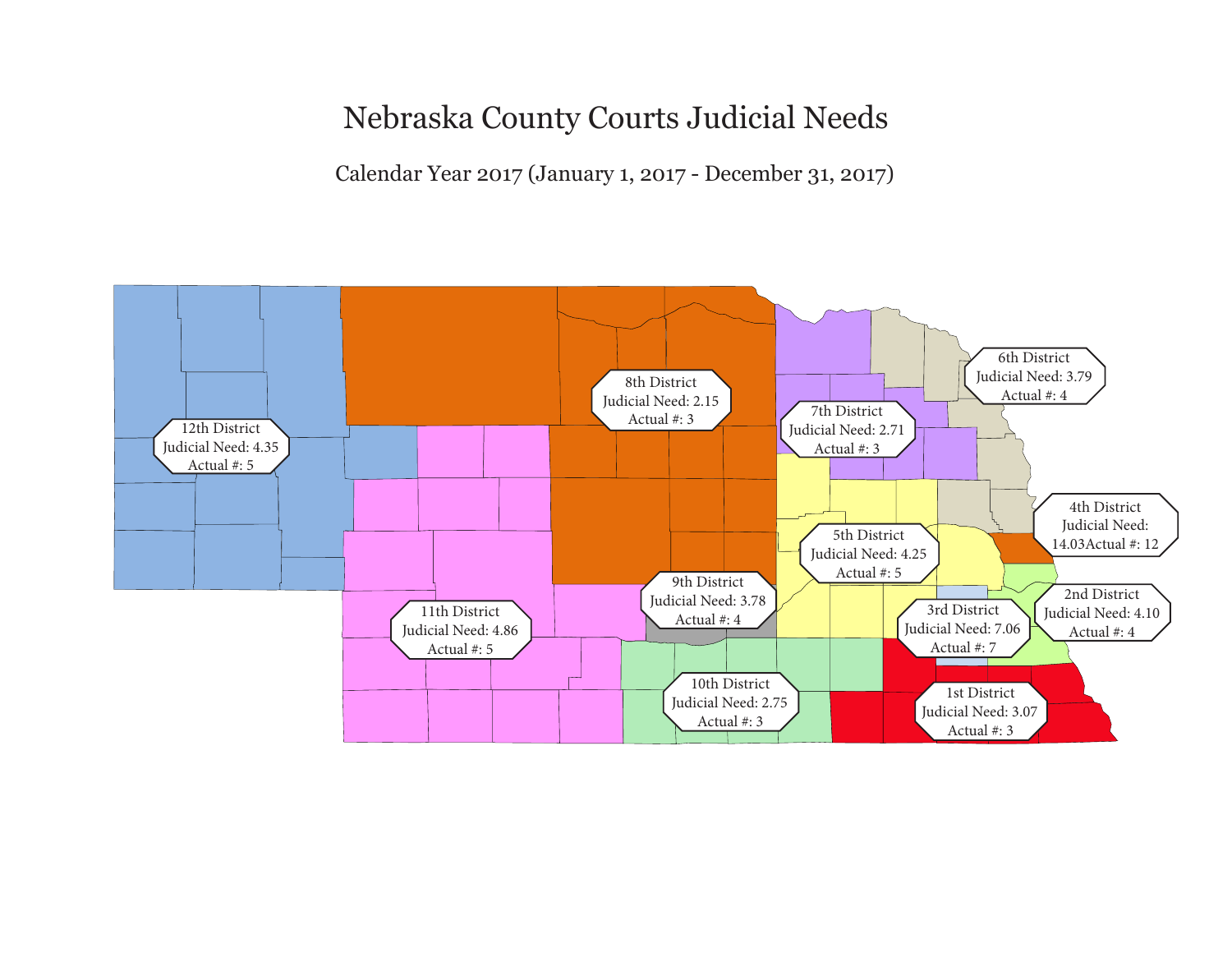#### Weighted Caseload Report 1st Judicial District - County Court

County court need for judges: 3.07 Current number of judges: 3



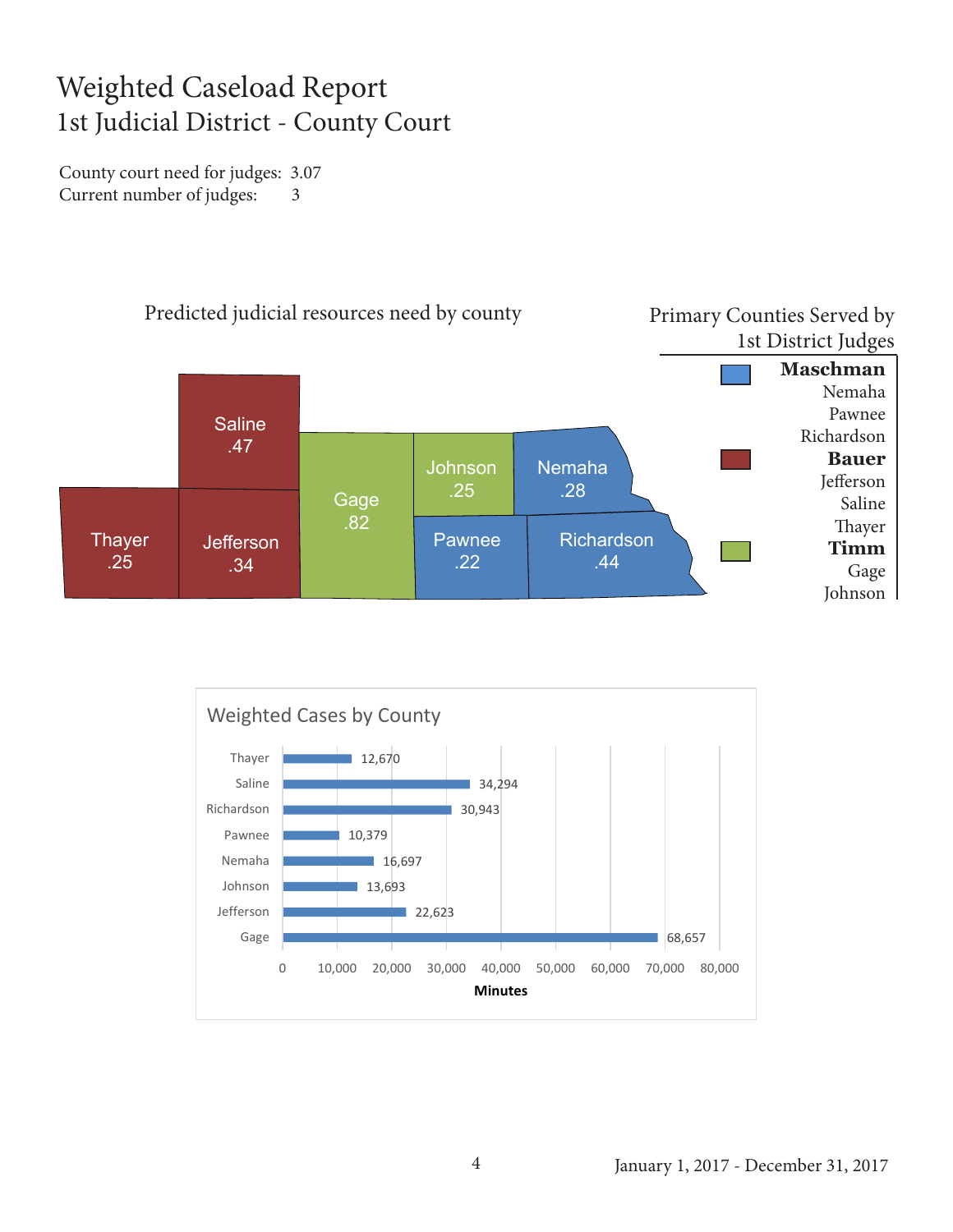#### Weighted Caseload Report 2nd Judicial District - County Court

County court need for judges: 4.10 Current number of judges: 4





\*Sarpy County Juvenile Judge Robert O'Neal hears all Otoe County Juvenile Cases (Juvenile cases have been removed from Otoe County weighted cases and added to Sarpy County weighted cases.)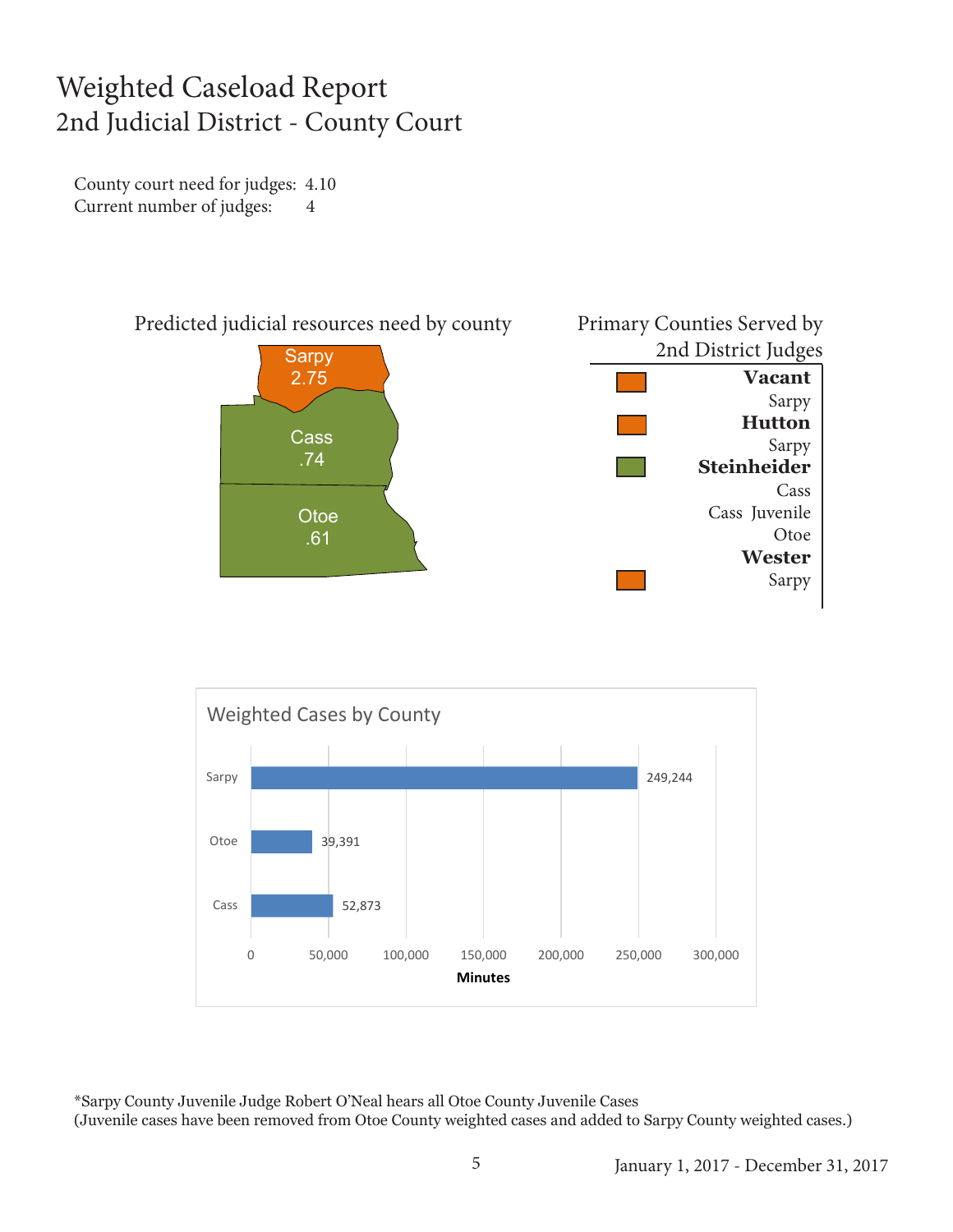#### Weighted Caseload Report 3rd Judicial District - County Court

County court need for judges: 7.06 Current number of judges: 7



| Judges Serving the 3rd District |                     |
|---------------------------------|---------------------|
|                                 | <b>County Court</b> |
|                                 | Acton               |
|                                 | Fruedenberg         |
|                                 | Parsley             |
|                                 | Phillips            |
|                                 | Reuter              |
|                                 | Yardley             |
|                                 | merman<br>Zin       |

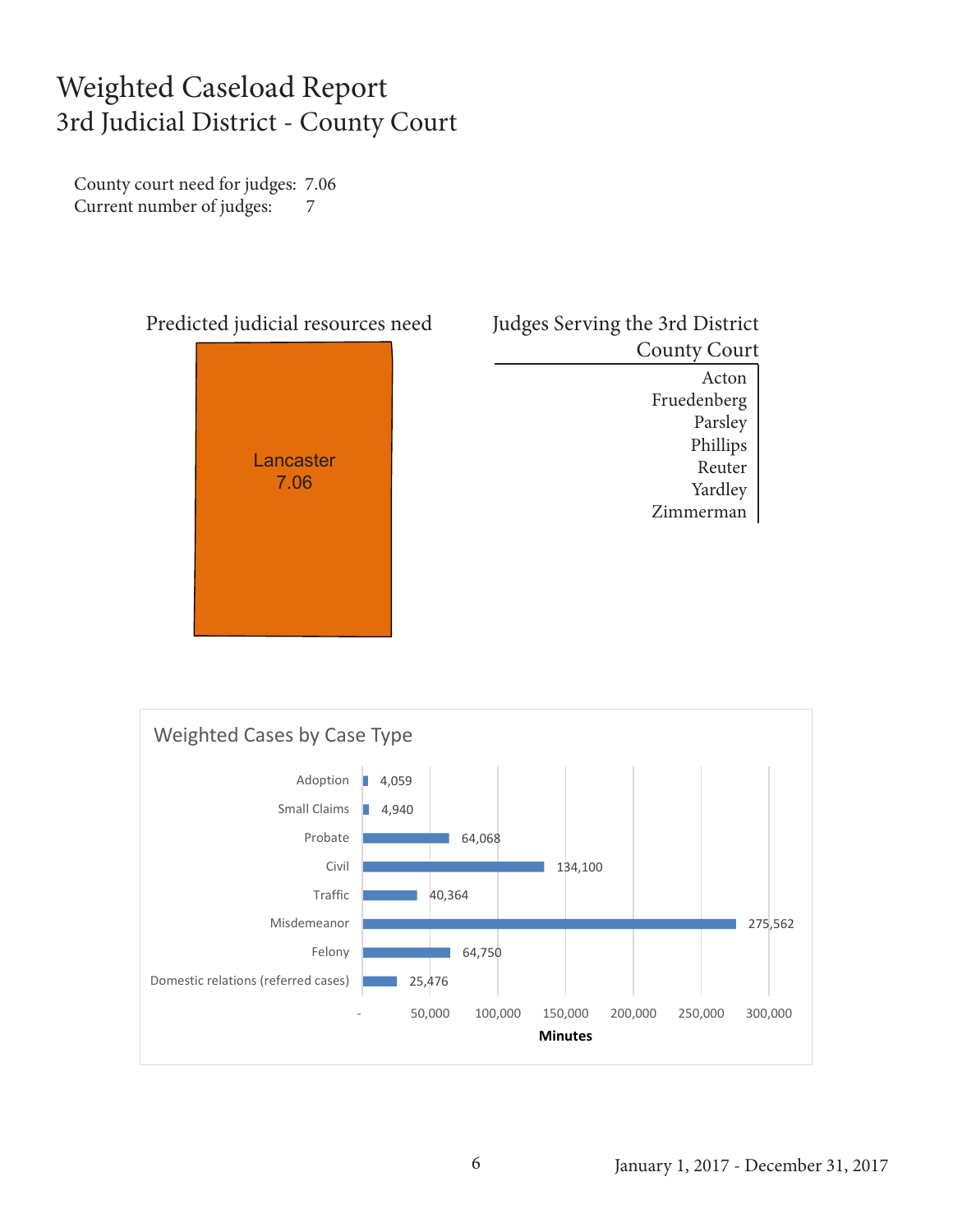#### Weighted Caseload Report 4th Judicial District - County Court

County court need for judges: 14.03 Current number of judges: 12



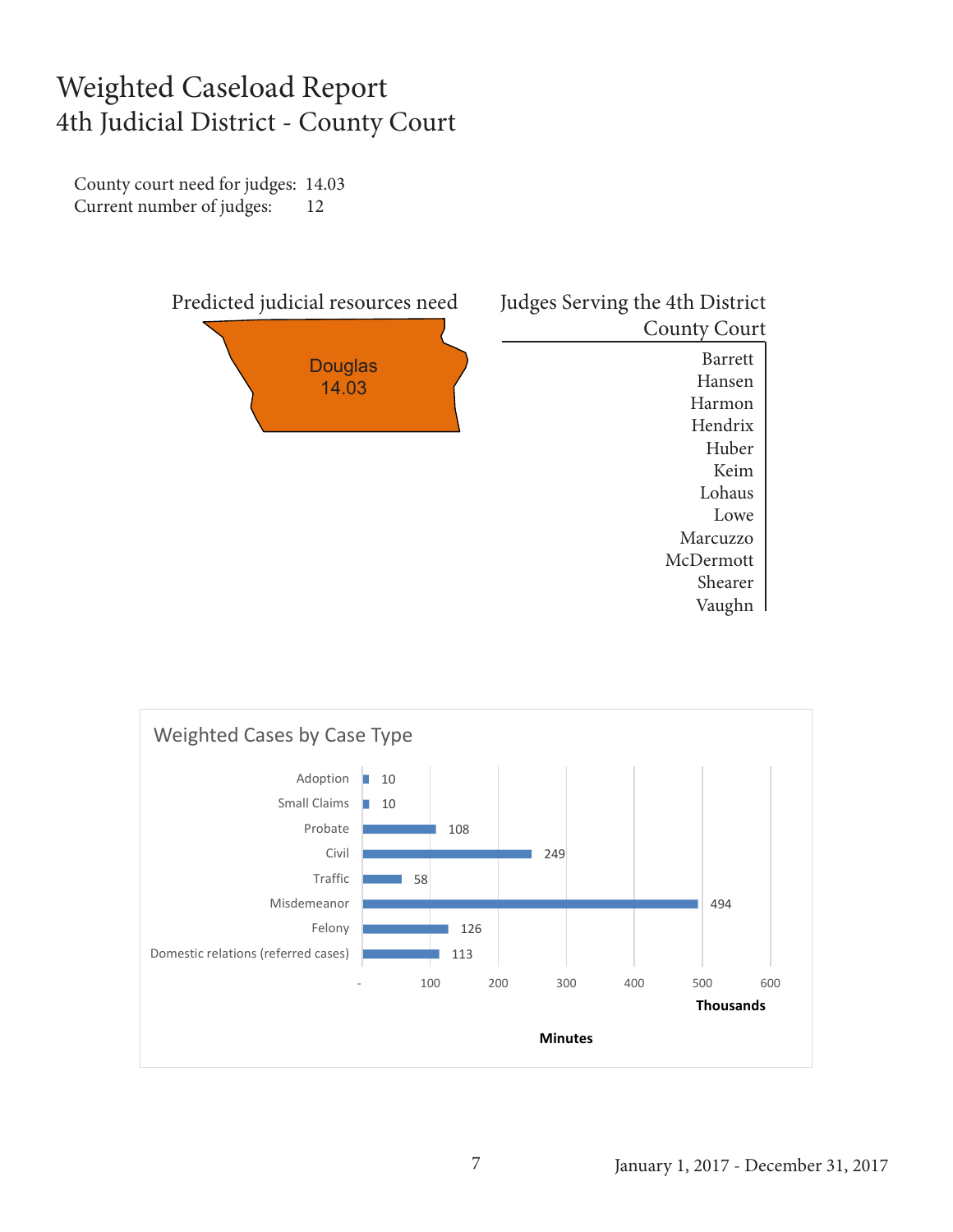### Weighted Caseload Report 5th Judicial District - County Court

County court need for judges: 4.25 Current number of judges: 5



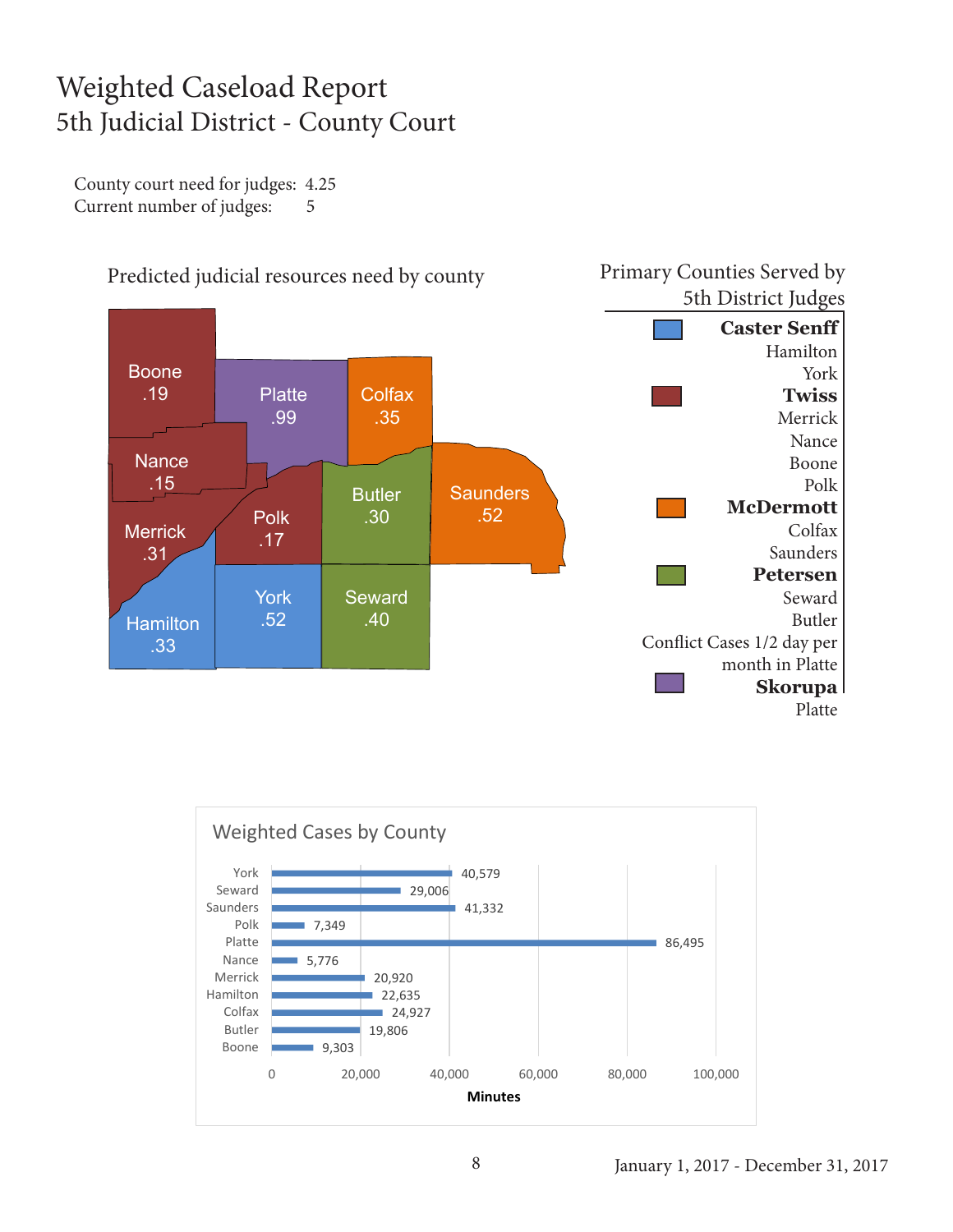#### Weighted Caseload Report 6th Judicial District - County Court

County court need for judges: 3.79 Current number of judges: 4

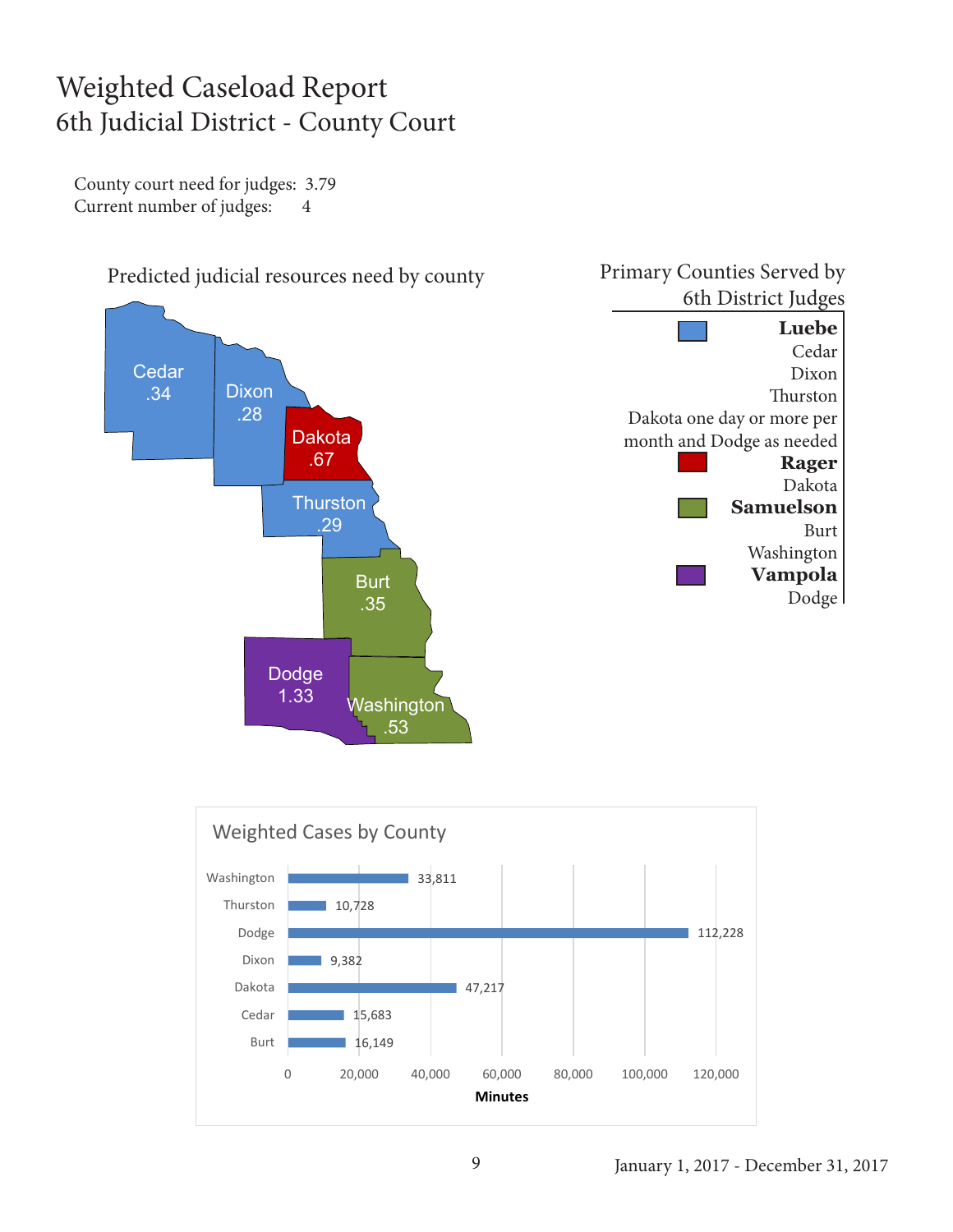#### Weighted Caseload Report 7th Judicial District - County Court

County court need for judges: 2.71 Current number of judges: 3





#### Primary Counties Served by 8th District Judges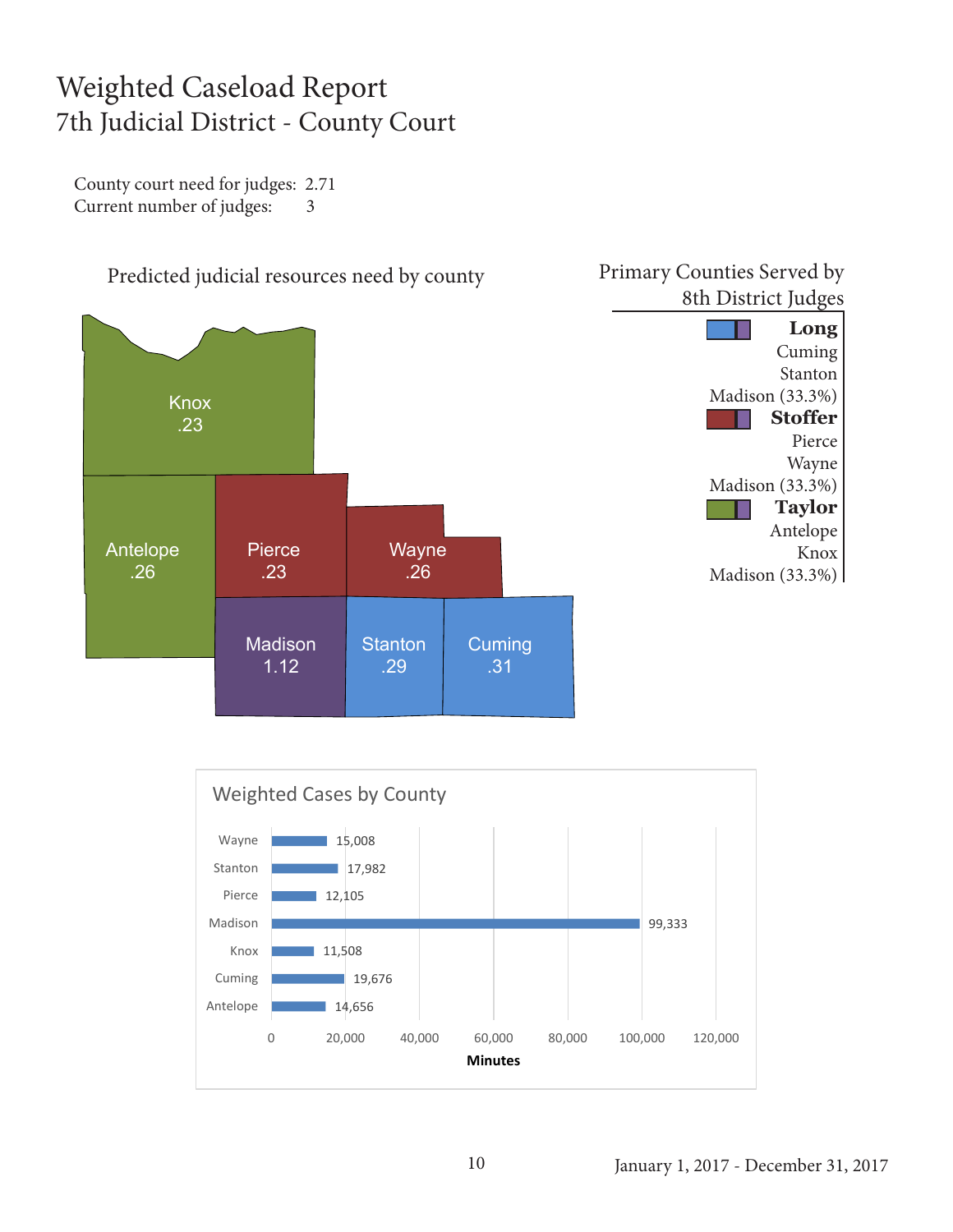### Weighted Caseload Report 8th Judicial District - County Court

County court need for judges: 2.15 Current number of judges: 3

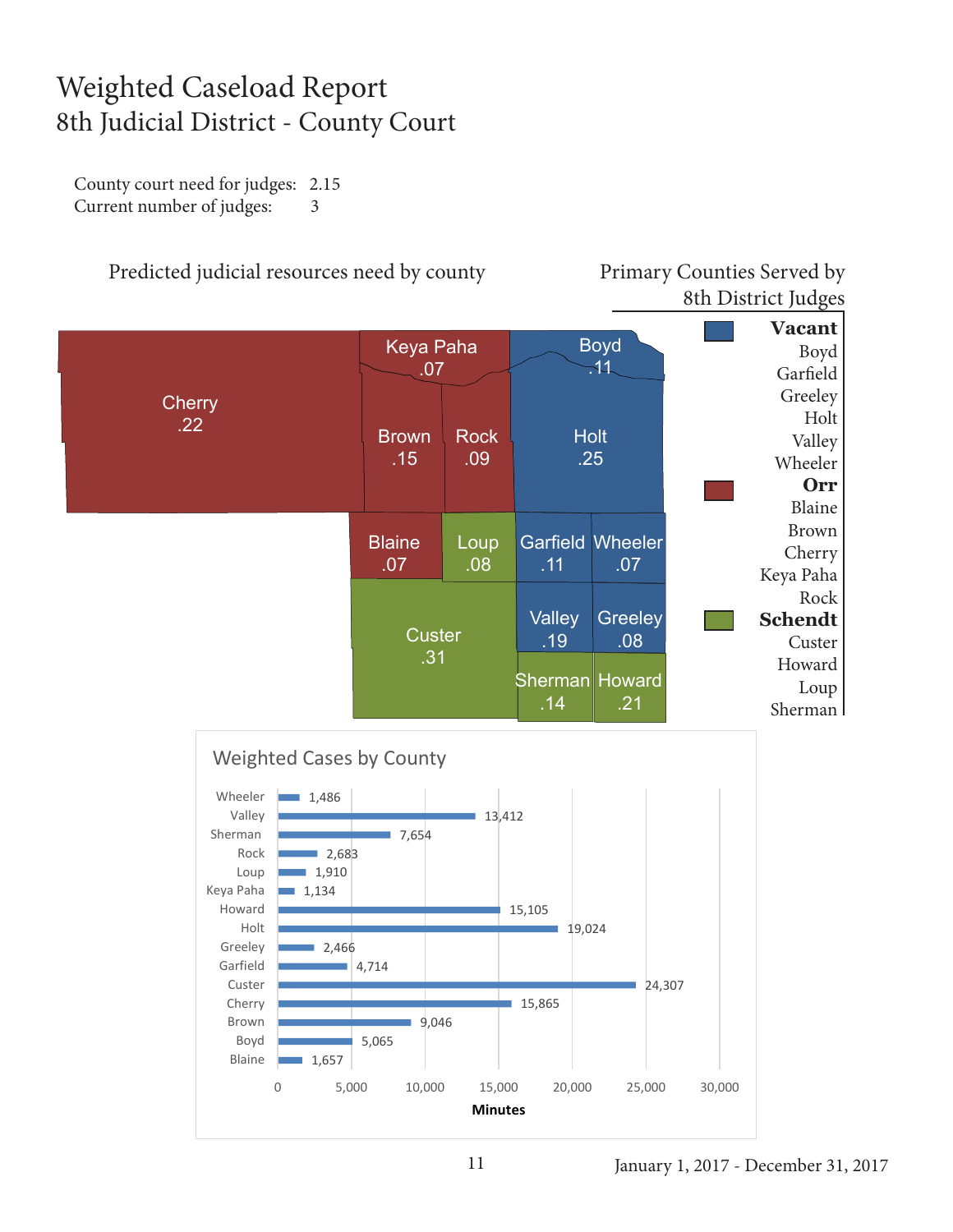#### Weighted Caseload Report 9th Judicial District - County Court

County court need for judges: 3.78 Current number of judges: 4





January 1, 2017 - December 31, 2017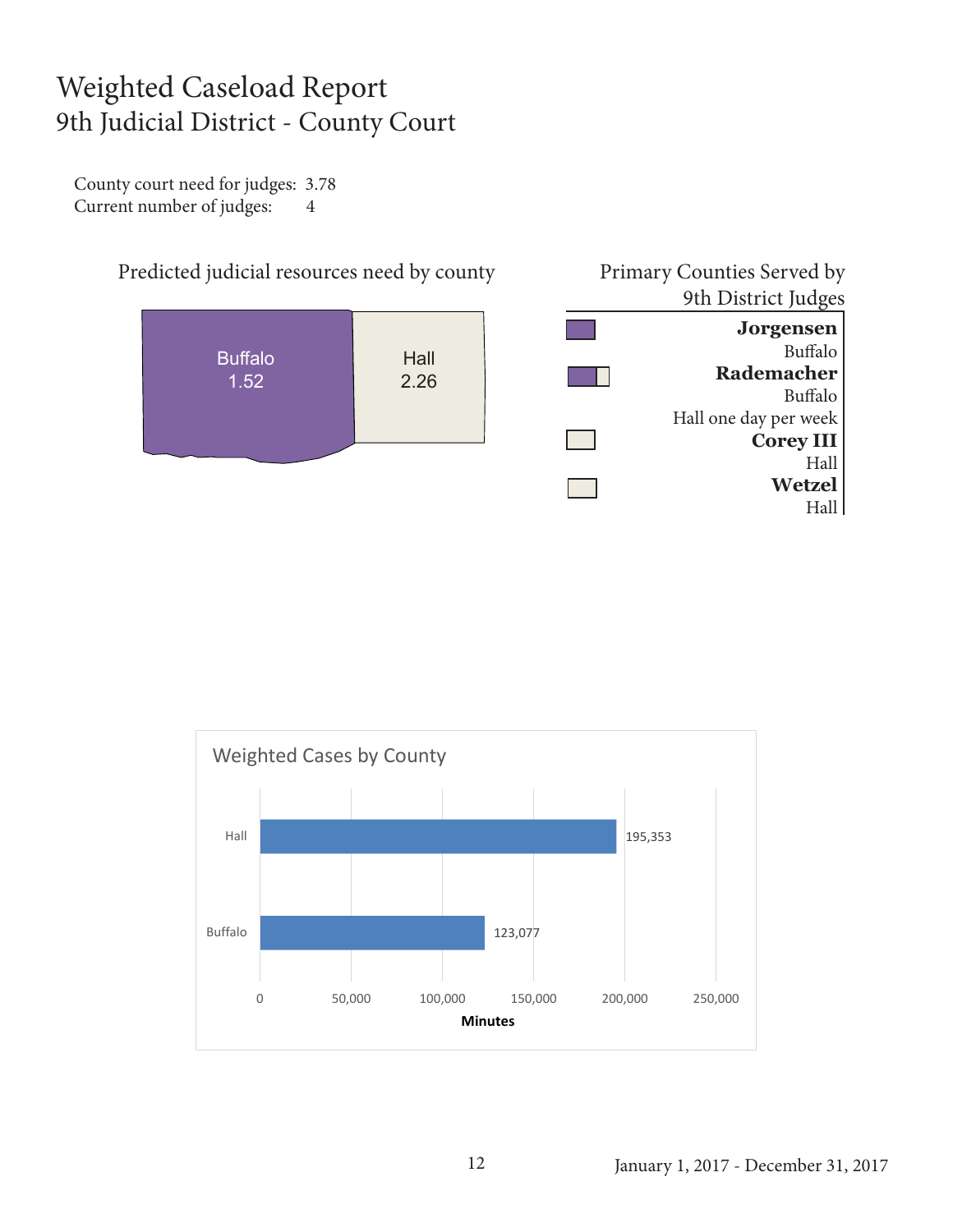### Weighted Caseload Report 10th Judicial District - County Court

County court need for judges: 2.75 Current number of judges: 3

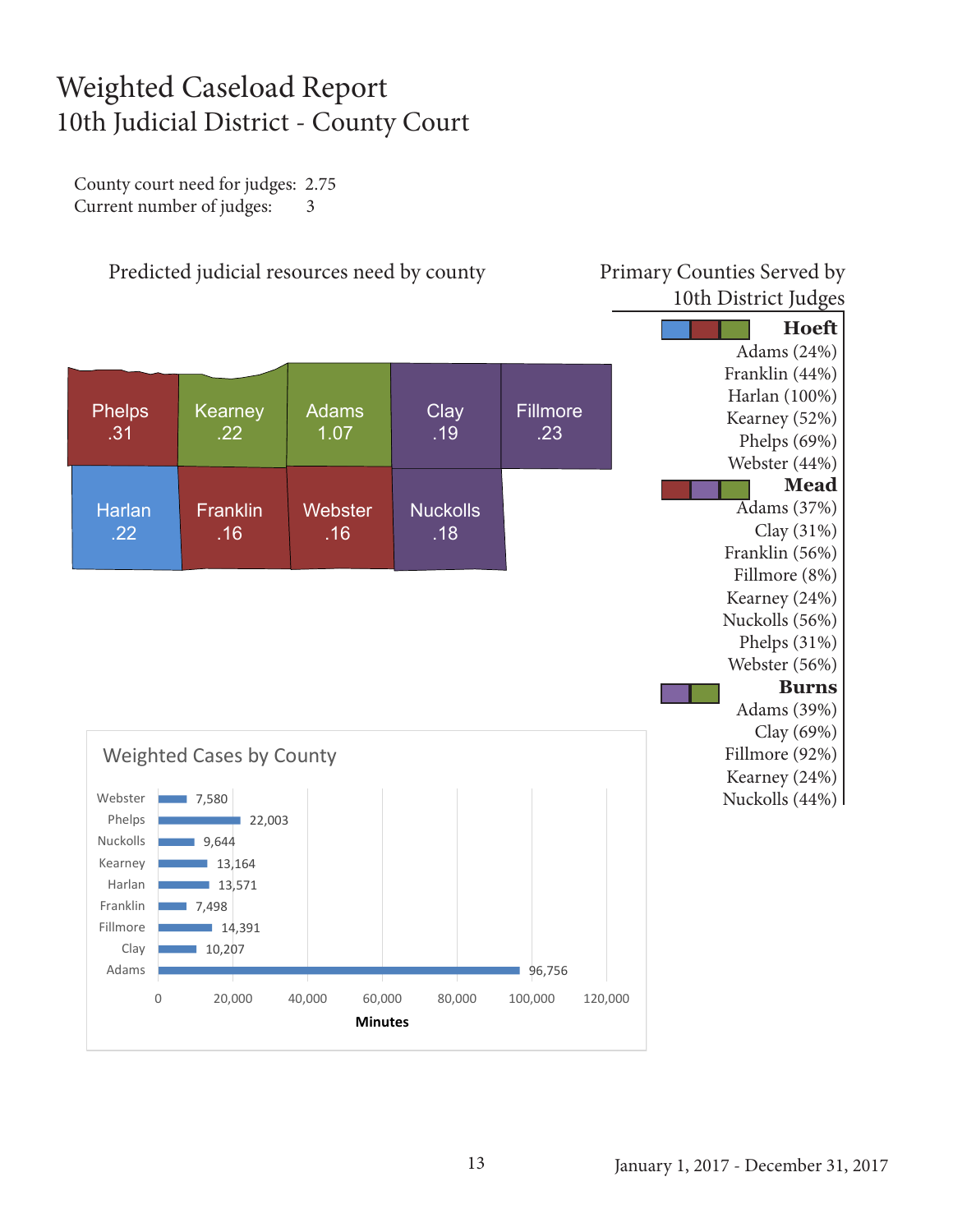## Weighted Caseload Report 11th Judicial District - County Court

County court need for judges: 4.86 Current number of judges: 5